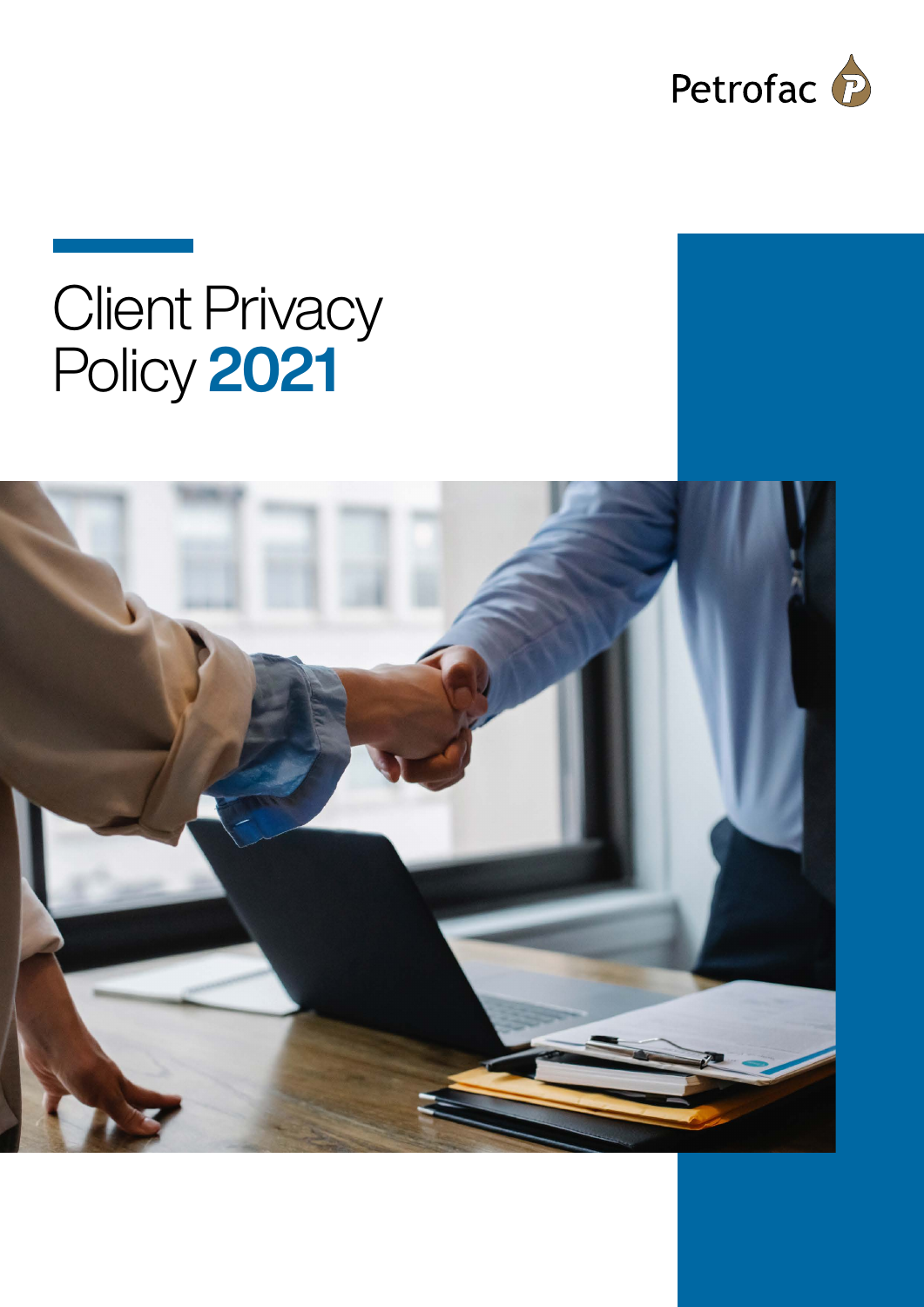## **Introduction**

#### 1.1 **IN THIS PRIVACY POLICY:**

1.1.1 References to we, us or our means the Petrofac entity that supplies you with services and is identified in the contract we have with you or the Client.

#### The main Petrofac entities that supply services are:

- (a) Petrofac Facilities Management Limited a limited company registered in Scotland (company number: SC075047), whose registered office is Bridge View, 1 North Esplanade West, Aberdeen, AB11 5QF;
- (b) PTS BV a company registered in the Netherlands (company number: 52830993, whose registered office is Bargelaan 200, 2333 CW, Leiden, Netherlands;
- (c) Petrofac Services Limited a limited company registered in England (company number: 04842802), whose registered office is 117 Jermyn Street, London, SW1Y 6HH; or
- (d) Oilennium Limited a limited company registered in England (company number: 04342156), whose registered office is 4th Floor, 117 Jermyn Street, London, SW1Y 6HH;
- 1.1.2 references to you or your means any individual who we supply services to or is otherwise engaged or employed by one of our Clients;
- 1.1.3 references to Client means any organisation that we supply services to; and
- 1.1.4 references to the Website means the websites which are operated by a member of the Petrofac Group and such other of the Group's websites as we may operate from time to time.

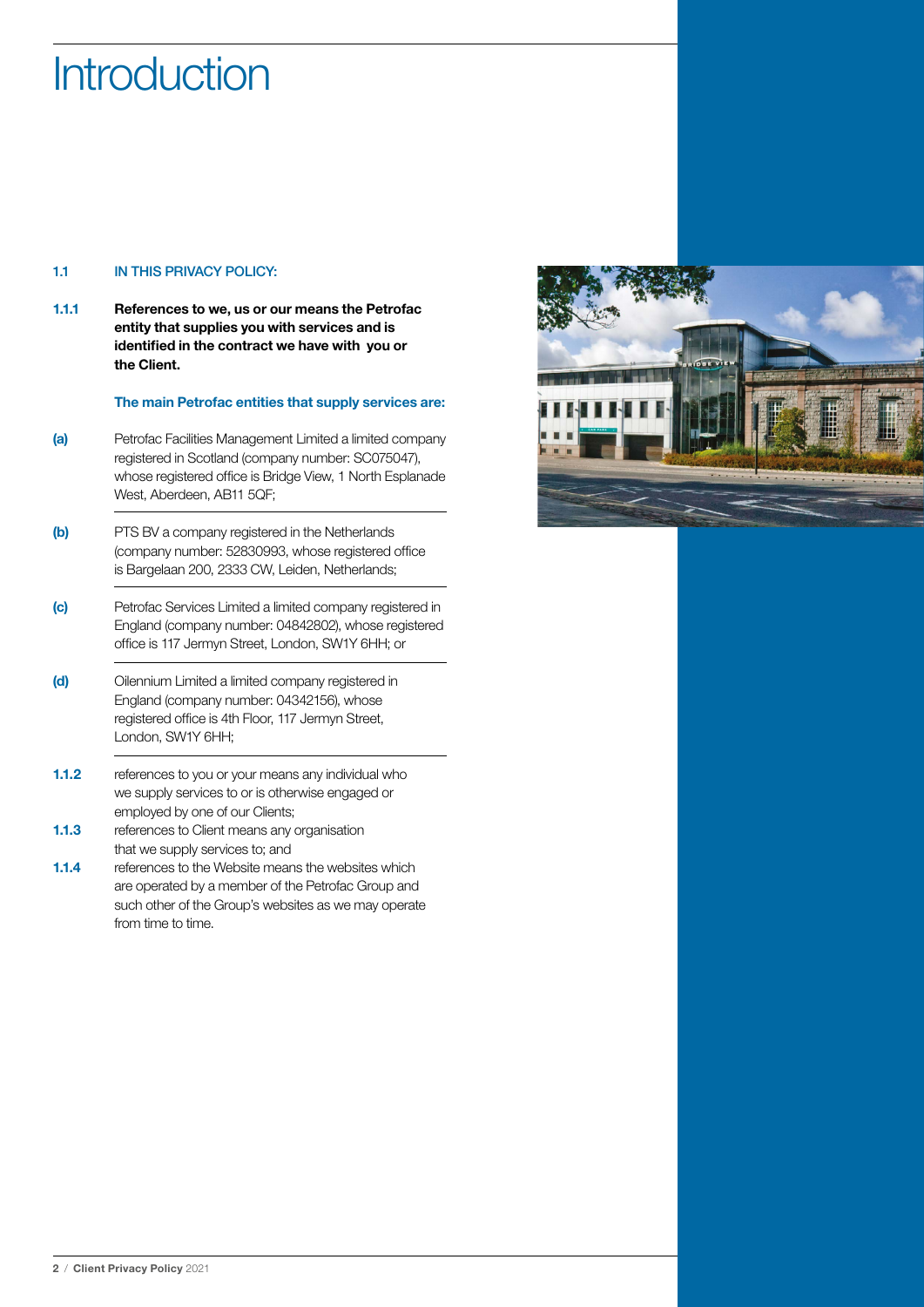# Privacy policy

2.1 This Privacy Policy (together with the terms of engagement or contract which governs our supply of services) sets out the basis on which we collect and use personal information about you when we supply services to you or our Client.

#### 2.2 THIS PRIVACY POLICY DESCRIBES:

- **2.2.1** who is responsible for the personal information that we collect about you;
- **2.2.2** the personal information we collect about you;
- 2.2.3 how we will use it:
- **2.2.4** who we may disclose it to; and
- **2.2.5** your rights and choices in relation to your personal information.

This is to make sure you have a full picture of how we collect and use your personal information.

- 2.3 In this Privacy Policy where we use the words personal information we use these words to describe information that is about you and other individuals (for example, your emergency contact/next of kin) and which identifies you or those individuals.
- 2.4 You have the right to object to our use of your personal information in certain circumstances. A summary of your right to object (along with other rights under data protection law) and the details of who to contact if you want to exercise them can be found at paragraphs 12 and 14 below.

#### 3. WHO IS RESPONSIBLE FOR THE PERSONAL INFORMATION THAT WE COLLECT?

3.1 We are the data controller for the purpose of data protection law in respect of your personal information collected and used in connection with the provision of services by us to you or our Client. This is because we dictate the purpose for which your personal information is used and how we use your personal information.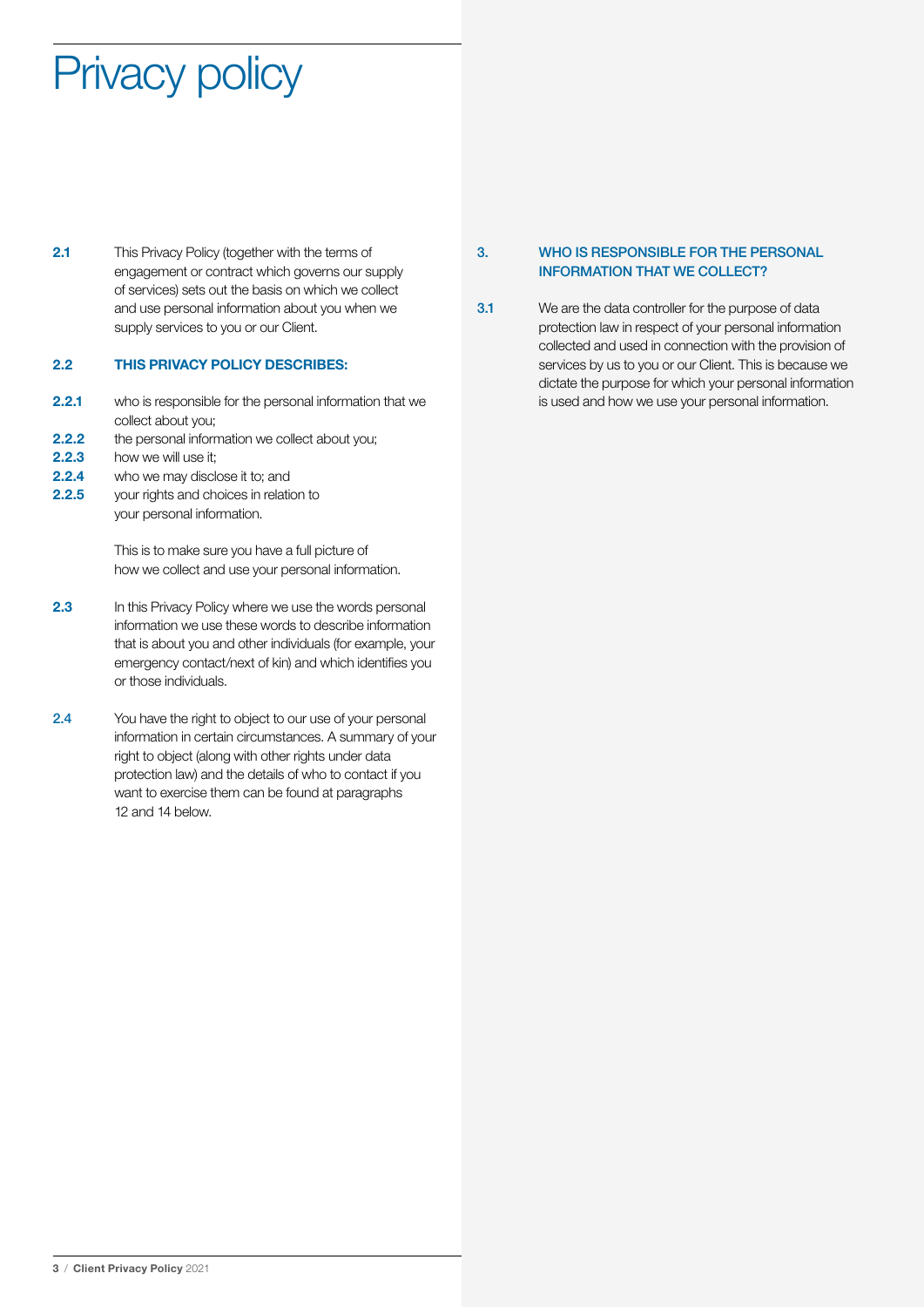### Personal information

#### 4. WHAT PERSONAL INFORMATION DO WE HOLD ABOUT YOU?

- 4.1 We collect and use personal information about you in the course of us providing services to you or our Client. The personal information we hold includes:
- 4.1.1 Information that you provide to us / we collect from you. The information that you provide to us / we collect from you may include the following:

Type of Personal Information Examples

| <b>GENERAL</b>                                                                                 |                                                                                                                                                                                                                                                                                                                                                                                                                                                                                                                                                                                                                                                     |
|------------------------------------------------------------------------------------------------|-----------------------------------------------------------------------------------------------------------------------------------------------------------------------------------------------------------------------------------------------------------------------------------------------------------------------------------------------------------------------------------------------------------------------------------------------------------------------------------------------------------------------------------------------------------------------------------------------------------------------------------------------------|
| Contact information                                                                            | Name, title, address, date of birth, email<br>address, nationality,<br>gender and telephone number.                                                                                                                                                                                                                                                                                                                                                                                                                                                                                                                                                 |
| Log in details                                                                                 | Username and account number for access<br>to Websites and systems provided under<br>our contract with you or the Client.                                                                                                                                                                                                                                                                                                                                                                                                                                                                                                                            |
| <b>FINANCIAL</b>                                                                               |                                                                                                                                                                                                                                                                                                                                                                                                                                                                                                                                                                                                                                                     |
| Financial information<br>and account details.                                                  | National insurance number,<br>bank account number or other<br>financial account number and<br>account details.                                                                                                                                                                                                                                                                                                                                                                                                                                                                                                                                      |
| <b>MARKETING</b>                                                                               |                                                                                                                                                                                                                                                                                                                                                                                                                                                                                                                                                                                                                                                     |
| Marketing preferences<br>(including details of<br>subscriptions<br>to any newsletters).        | Details of any marketing preferences that<br>you express including any<br>opt outs you provide.                                                                                                                                                                                                                                                                                                                                                                                                                                                                                                                                                     |
| <b>OTHER</b>                                                                                   |                                                                                                                                                                                                                                                                                                                                                                                                                                                                                                                                                                                                                                                     |
| Training information                                                                           | Details of any training which<br>you attend and any qualifications obtained<br>as a result, as well<br>as details of existing and top<br>up qualifications.                                                                                                                                                                                                                                                                                                                                                                                                                                                                                         |
| CCTV footage                                                                                   | Images captured on CCTV<br>if you visit our premises.                                                                                                                                                                                                                                                                                                                                                                                                                                                                                                                                                                                               |
| Surveys                                                                                        | Your views and opinions<br>about our services.                                                                                                                                                                                                                                                                                                                                                                                                                                                                                                                                                                                                      |
| Online activity information<br>(to the extent that it<br>constitutes personal<br>information). | Technical information, including the Internet<br>Protocol (IP) address used to connect<br>your computer to the Internet, your login<br>information, browser type and version, time<br>zone setting, browser plug-in types and<br>versions, operating system and platform.<br>Information about your visit to the Websites,<br>including the full Uniform Resource Locators<br>(URL) clickstream to, through and from the<br>Websites (including date and time); page<br>response times, download errors, length<br>of visits to certain pages, page interaction<br>information (such as scrolling, clicks,<br>and mouse-overs), and methods used to |

browse away from the page.

#### This information will be provided:

| (a)                       | in the course of communications between you and us<br>(including by phone, email or otherwise);                                                                        |
|---------------------------|------------------------------------------------------------------------------------------------------------------------------------------------------------------------|
| (b)                       | when you fill in forms for us                                                                                                                                          |
|                           | (including those on the Website);                                                                                                                                      |
| $\left( \text{c} \right)$ | via our social media pages, other social media content,                                                                                                                |
|                           | tools and applications; and                                                                                                                                            |
| (d)                       | when you provide personal information via our                                                                                                                          |
|                           | Websites or using other systems which we provide                                                                                                                       |
|                           | to you or the Client.                                                                                                                                                  |
| 1.1.2                     | Information we receive / collect from other sources                                                                                                                    |
| (a)                       | When we carry out a limited credit check on Clients, we<br>may receive personal information from the provider of<br>these checks such as the names of directors, their |

No credit checks will be undertaken on you individually. (b) We may collect personal information from publicly available sources such as LinkedIn, including your name, role and business contact details.

addresses and details of previous roles they have held.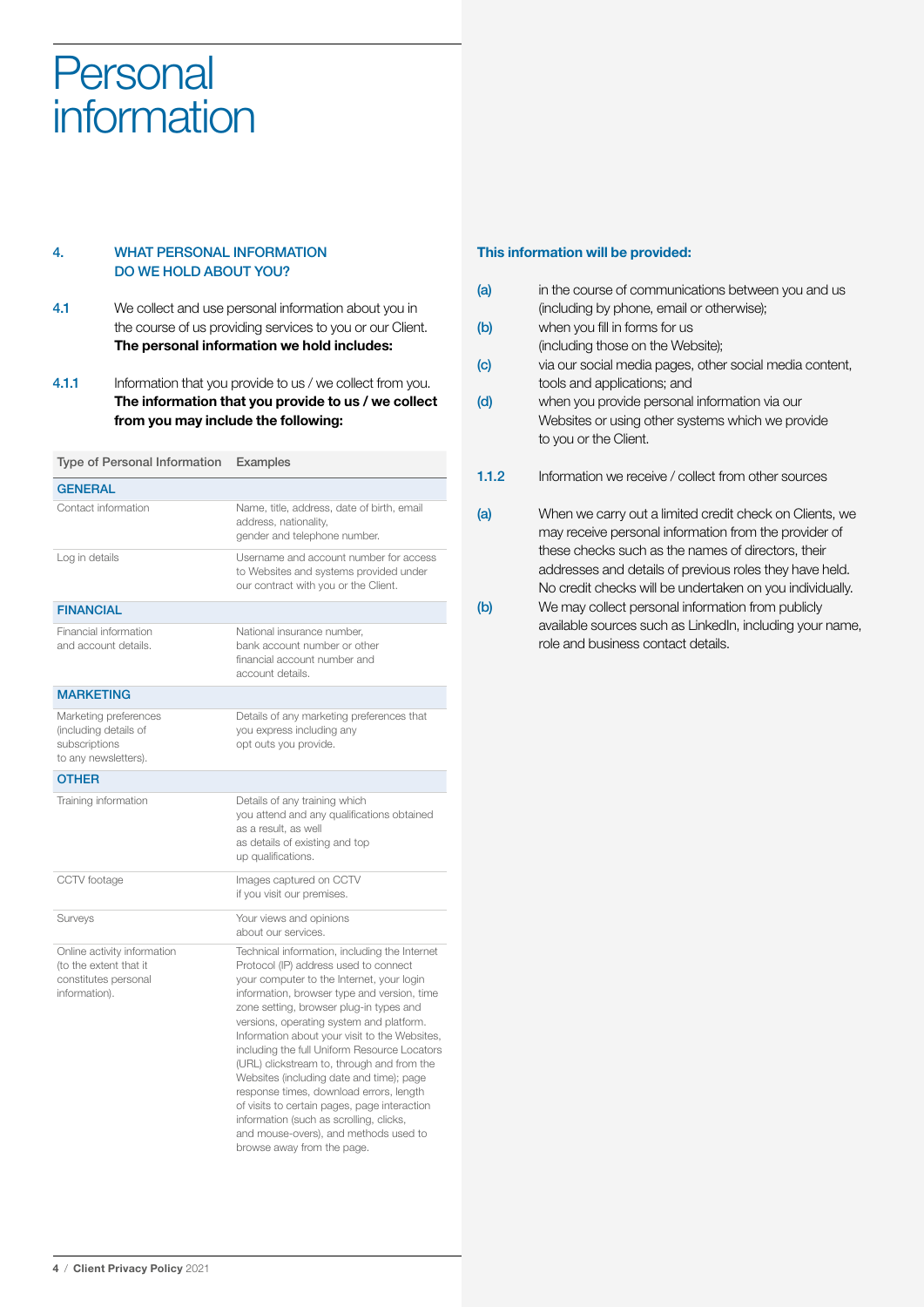### Sensitive personal **information**

#### 5. WHAT SENSITIVE PERSONAL INFORMATION DO WE HOLD ABOUT YOU?

- 5.1 We may also hold certain sensitive personal information (including any special categories of personal data) about you. This may include current or previous physical, mental or medical condition, health status, injury or disability information for the purposes of facilitating our correspondence with you or delivering services to you (including to assess your fitness to attend a training session we deliver).
- 5.2 If we collect criminal records data about you from the disclosure and barring service, we will provide you with further detail about this and how we will use the relevant personal information (including our legal basis for using the information) before we collect this information.

#### 6. INFORMATION ABOUT THIRD PARTIES

- 6.1 In the course of us providing services to you or our Client, you may provide us with personal information relating to third parties. For example, you may provide us with the name and contact details of your emergency contact/next of kin so that we can contact them in an emergency situation.
- 6.2 We will use this personal information in accordance with this Privacy Policy. If you are providing personal information to us relating to a third party, you confirm that you have the consent of the third party or are otherwise entitled to share such personal information with us and that you have made the information in this Privacy Policy available to the third party.



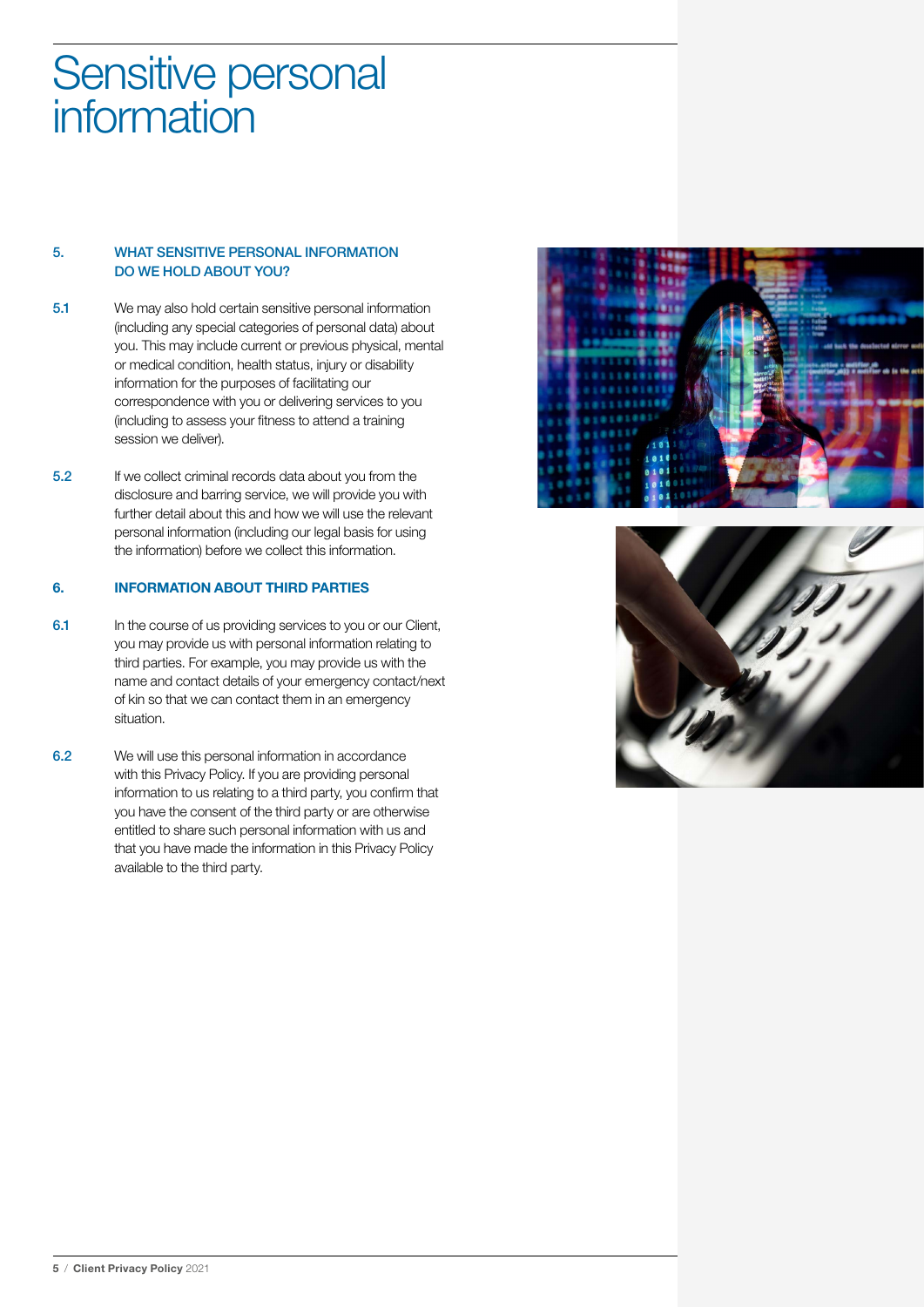### Collecting personal information

#### 7. HOW DO WE USE THE PERSONAL INFORMATION WE COLLECT ABOUT YOU?

- 7.1 We use your personal information for a variety of different purposes during the course of us providing services to you or our Client. The main purposes for which we use your personal information are set out below. Under data protection law, we can only use your personal information if we have a legal basis to do so. Examples of where we have a legal basis to process your personal information, includes when:
- 7.1.1 we have your consent:
- 7.1.2 it is necessary to enter into or perform a contract we have with you (or to take steps at your request prior to entering into that contract);
- 7.1.3 it is necessary to comply with a legal obligation;
- 7.1.4 it is necessary in order to **protect your vital interests**; or
- 7.1.5 it is in our legitimate interests to process your personal information.
- 7.2 We have set out the main purposes for using your personal information in the table below together with our Legal Basis for doing so. Where we rely on our legitimate interests, we have set out those interests in the table opposite.
- 7.3 When we process your sensitive personal information (see paragraph 5 above), we will use it for the purposes set out above and rely on one of the following legal bases; either:
- 7.3.1 vour explicit consent; or
- 7.3.2 one or more of the other legal bases set out in the table opposite and one of the following:
- (a) the use is necessary for the establishment, exercise or defence of legal claims, or whenever courts are acting in their judicial capacity (for example, when a court issues a court order requiring the processing of your sensitive personal information); and
- (b) it is in your **vital interests**
- 7.4 We may be required to obtain your personal information to comply with our legal requirements, to enable us to fulfil the terms of our contract with you or our Client (as applicable) or in preparation of us entering into a contract with you or our Client (as applicable). If you do not provide the relevant personal information to us, we may not be able to perform our obligations pursuant to your contract with us.

| <b>PURPOSE</b>                                                                                                                                                                                                                                                               | <b>LEGAL BASIS</b>                                                                                                                                                                                                                                                                                                                    |
|------------------------------------------------------------------------------------------------------------------------------------------------------------------------------------------------------------------------------------------------------------------------------|---------------------------------------------------------------------------------------------------------------------------------------------------------------------------------------------------------------------------------------------------------------------------------------------------------------------------------------|
| To communicate with<br>you and other individuals.                                                                                                                                                                                                                            | <b>Legitimate interests:</b><br>We require your personal information<br>in order to communicate with you or<br>the Client in relation to the supply of<br>services in accordance with the terms<br>of the contract.<br><b>Performance of a contract</b><br>we have with you. This will only be<br>applicable if you are a sole trader |
|                                                                                                                                                                                                                                                                              | or part of a general partnership who<br>we are providing services to.                                                                                                                                                                                                                                                                 |
| To carry out our obligations<br>arising from any contracts<br>entered into between you<br>and us or in preparation of<br>entering into a contract with<br>you or the Client.                                                                                                 | <b>Legitimate interests:</b> It is in our<br>legitimate interest to comply with<br>the terms of a contract we have in<br>place with a Client.                                                                                                                                                                                         |
|                                                                                                                                                                                                                                                                              | Performance of a contract we<br>have with you. This will only be<br>applicable if you are a sole trader<br>or part of a general partnership who<br>we are providing services to.                                                                                                                                                      |
| To send you direct marketing<br>communications about our<br>products/services and to share<br>your personal information with<br>other members of the group<br>of companies so that they can<br>send you direct marketing<br>communications about their<br>products/services. | Legitimate interests: It is in our<br>legitimate interest to contact you<br>about services that we offer.<br>Consent: In some circumstances.<br>we may rely on your consent to<br>send direct marketing<br>communications to you.                                                                                                     |
| To manage any service<br>or quality related issues,<br>complaints, feedback and<br>queries in relation to the supply<br>of services in accordance<br>with the terms of the supply<br>contract.                                                                               | Legitimate interests: We require<br>your personal information in order<br>to ensure the services we supply<br>are fit for purpose.                                                                                                                                                                                                    |
|                                                                                                                                                                                                                                                                              | <b>Performance of a contract we</b><br>have with you. This will only be<br>applicable if you are a sole trader<br>or part of a general partnership<br>who we are providing services to.                                                                                                                                               |
| To analyse the services we<br>provide to you and improve<br>the quality/performance of<br>our services.                                                                                                                                                                      | Legitimate interests: We require<br>your personal information in order<br>to improve the services we provide.                                                                                                                                                                                                                         |
| To comply with any legal or<br>regulatory obligations (including<br>in connection with a court order).                                                                                                                                                                       | <b>Necessary for compliance</b><br>with a legal obligation to which<br>we are subject.                                                                                                                                                                                                                                                |
| To carry out credit reference<br>checks on the Client.                                                                                                                                                                                                                       | Legitimate interests: We undertake<br>these checks to certify and assess<br>your financial standing to ensure we<br>receive payment for the provision of<br>our goods and services.                                                                                                                                                   |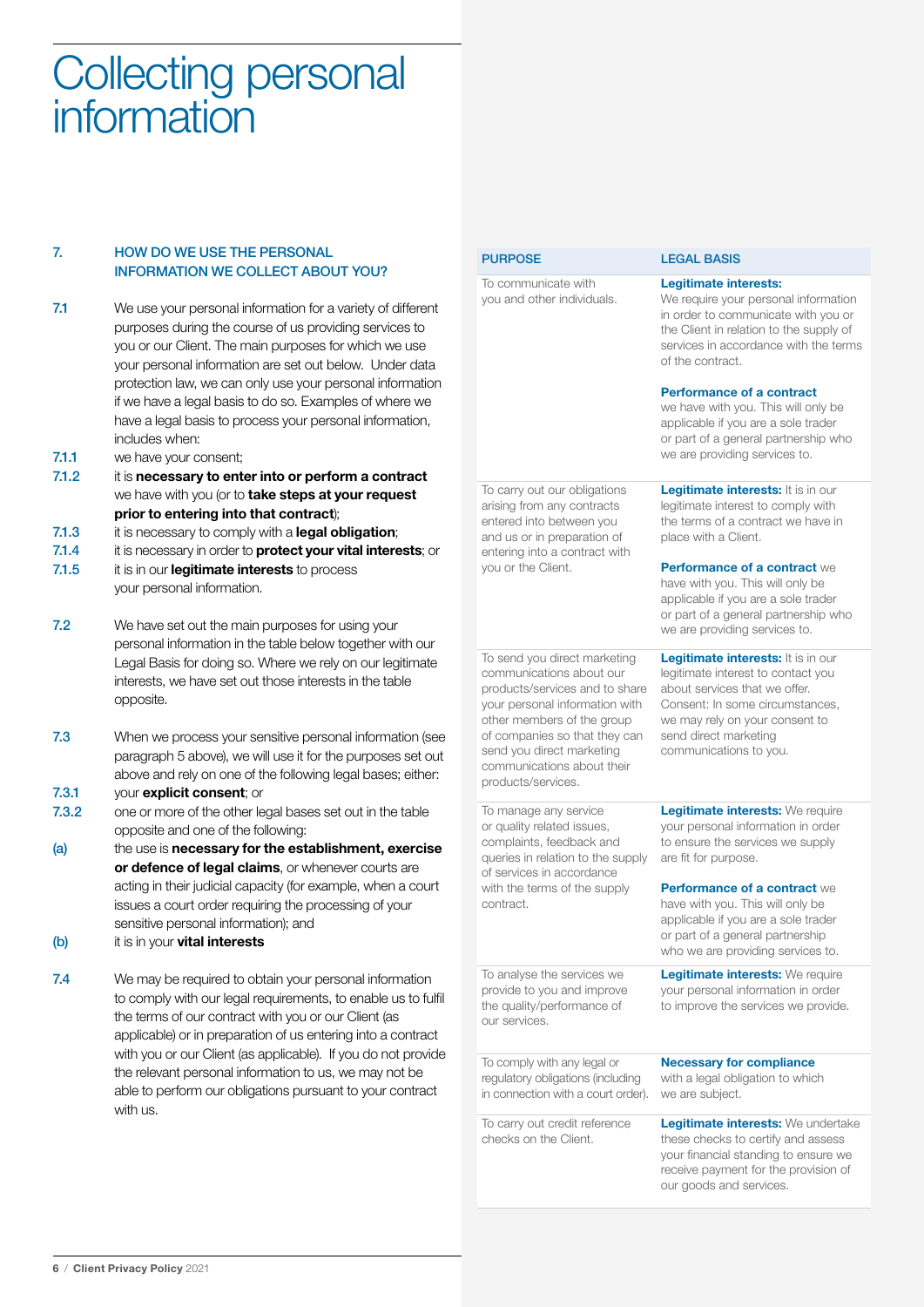### **Disclosing** information

#### 8. WHO MAY WE DISCLOSE YOUR PERSONAL INFORMATION TO?

- 8.1 We may share your personal information with:
- 8.1.1 our business partners, service providers and sub-contractors for the performance of any contract we enter into with you (for example, our IT providers, marketing service providers, security service providers, insurance providers and document storage providers);
- 8.1.2 our professional advisors (including accountants, lawyers and auditors) that assist us in carrying out our business activities (for example EY); and
- 8.1.3 other companies and entities within the Petrofac group (which we are a member of). For a list of these companies please contact us using the details at paragraph 14 below.
- 8.2 For a full list of the third parties with whom your particular personal information may be shared, please contact us using the details at paragraph 14 below.
- 8.3 We will also disclose your personal information to other third parties, for example:
- 8.3.1 in the event that we sell or buy any business or assets, we will disclose your personal information to the prospective seller or buyer of such business or assets;
- 8.3.2 if we or substantially all of our assets are acquired by a third party, personal information held by us will be one of the transferred assets; and
- 8.3.3 if we are under a duty to disclose or share your personal information in order to comply with any legal obligation.

#### 9. WHERE WILL WE TRANSFER YOUR PERSONAL INFORMATION?

- **9.1** Due to the international nature of our business, we process your personal information both nationally and internationally for the purposes set out above. This will include transferring your personal information outside either the United Kingdom (UK) or the European Economic Area (EEA) (including to other members of our group of companies) depending on where we are located.
- 9.2 The countries outside of the UK and the EEA which we may transfer your personal information to include Australia, India, Malaysia, Mexico, New Zealand, Thailand, Tunisia, UAE and the United States of America (USA).
- 9.3 When we (being an entity located in the EEA) transfer your personal information outside the EEA, we will take steps to ensure that such information will be adequately protected, including by:
- **9.3.1** relying on the fact that a country has been approved by the European Commission as providing adequate protection (such as New Zealand); or
- **9.3.2** using standard data protection clauses which have been adopted by the European Commission and can be accessed here.
- 9.4 When we (being an entity located in the UK) transfer your personal information outside the UK to a non-EEA country, we will take steps to ensure that such information will be adequately protected, including by:
- **9.4.1** relying on the fact that a country has been approved by the UK Information Commissioner's Office as providing adequate protection; or
- **9.4.2** using standard data protection clauses which have been adopted by the European Commission (and approved for use by the UK Information Commissioner's Office) and can be accessed here.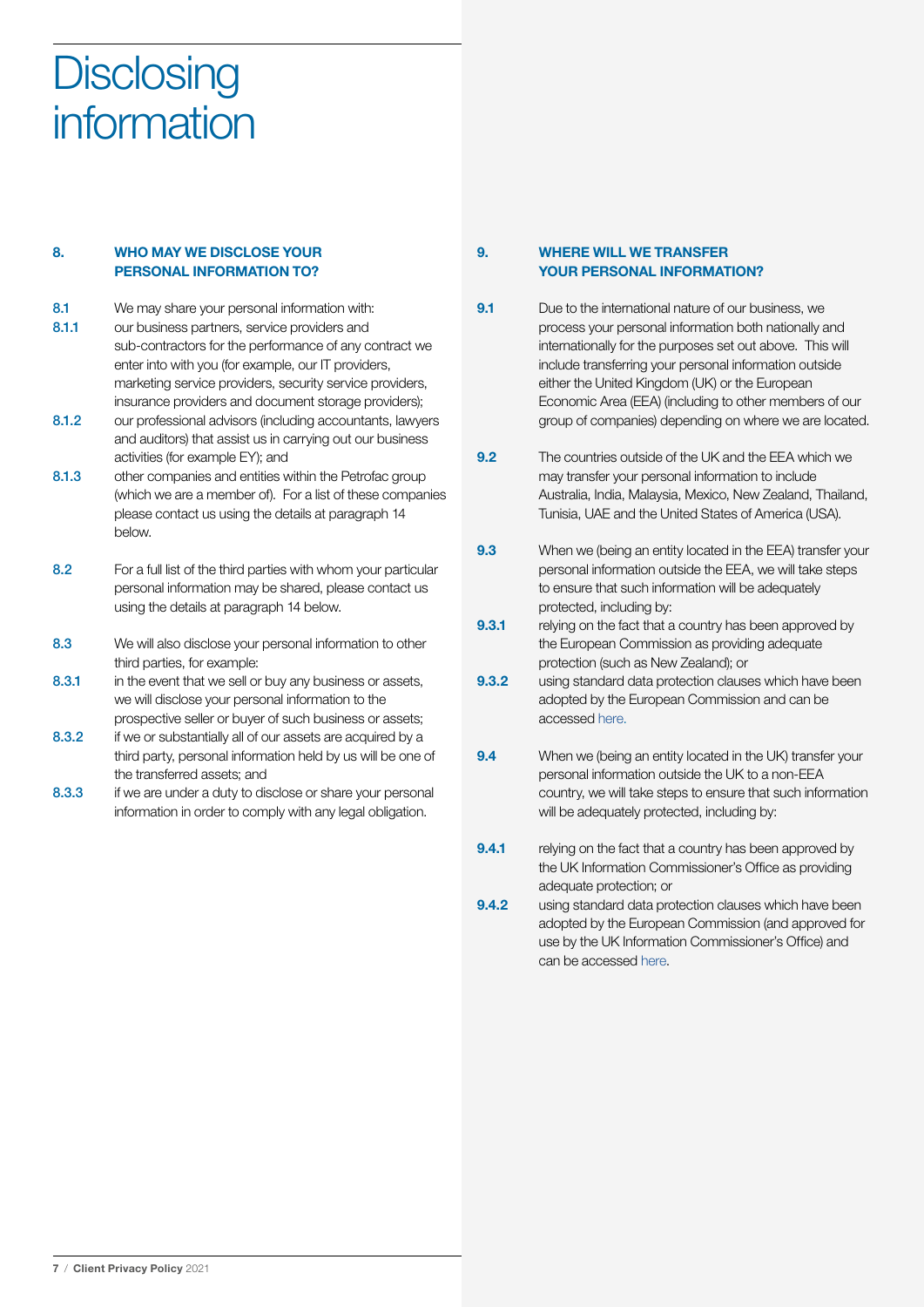# Storing information

#### 10. HOW LONG WILL WE KEEP YOUR PERSONAL INFORMATION?

- 10.1 We will retain your personal information for no longer than is necessary for the purposes for which the personal information are processed. The length of time we hold on to your personal information will vary according to what that information is and the reason for which it is being processed.
- 10.2 For further information about how long we keep your personal information, please contact us using the details at paragraph 14 below.

#### 11. DATA SECURITY

- 11.1 We have put in place appropriate security measures to guard against your personal information from being accidentally lost, used or accessed in an unauthorised way, altered or disclosed. For further information about these measures, please contact us using the details at paragraph 14 below.
- 11.2 We have also put in place procedures to deal with any suspected data security breach and will notify you and any applicable regulator of a suspected breach where we are legally required to do so.



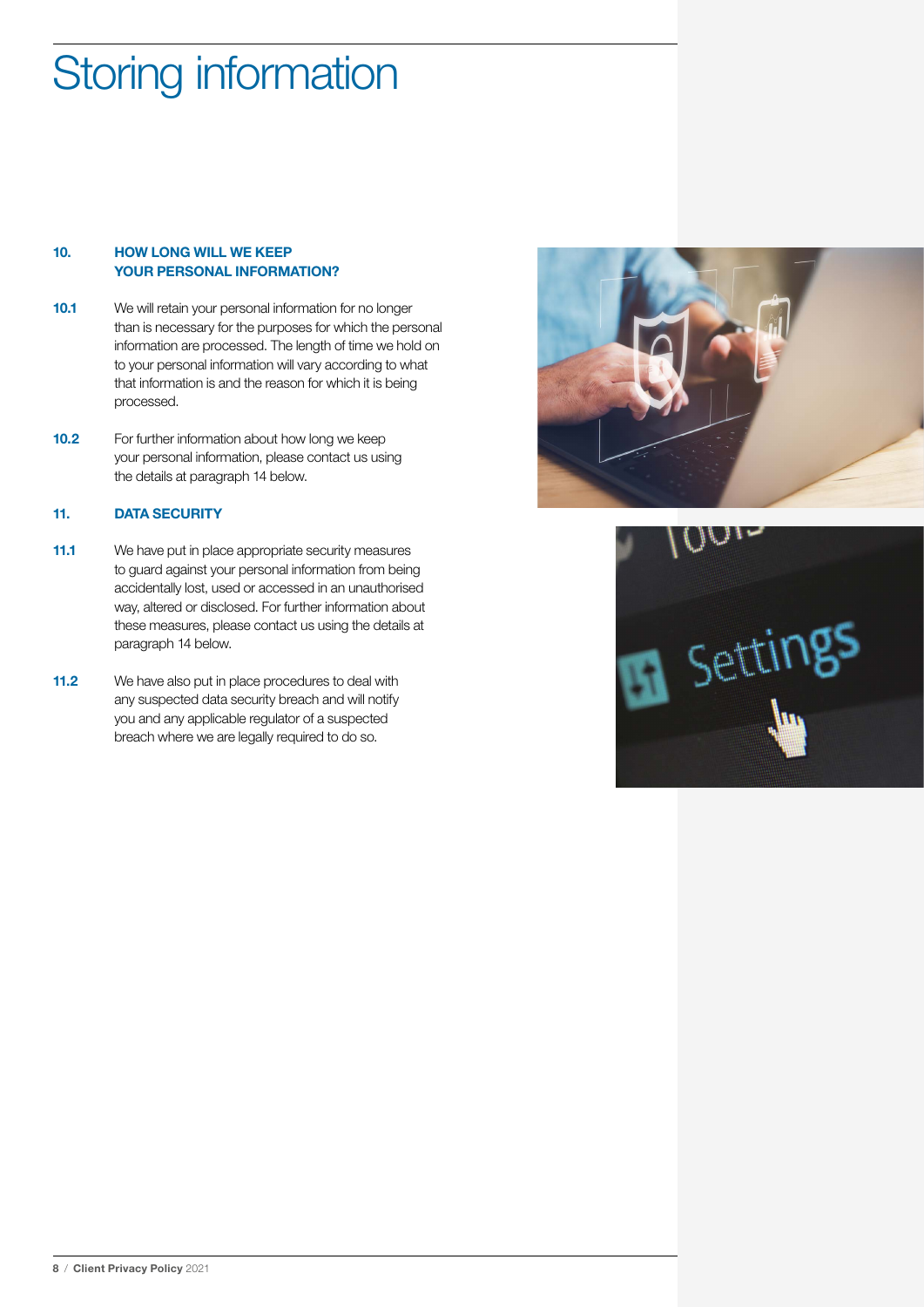## Your rights

You have certain rights with respect to your personal information. The rights will only apply in certain circumstances and are subject to certain exemptions. Please see the table below for a summary of your rights. Details of who to contact to exercise these rights can be found in paragraph 14.

#### SUMMARY OF YOUR RIGHTS Right to erasure of your personal information You have the right to ask that your personal information be deleted in certain circumstances. For example: > where your personal information is no longer necessary in relation to the purposes for which it was collected or otherwise used; if you withdraw your consent and there is no other legal ground for which we rely on for the continued use of your personal information; if you object to the use of your personal information (as set out below); > if we have used your personal information unlawfully; or > if your personal information needs to be erased to comply with a lega l obligation. Right to restrict the use of your personal information You have the right to suspend our use of your personal information in certain circumstances. For example: where you think your personal information is inaccurate but only for so long as is required for us to verify the accuracy of your personal information; the use of your personal information is unlawful and you oppose the erasure of your personal information and request that it is suspended instead; we no longer need your personal information, but your personal information is required by you for the establishment, exercise or defence of legal claims; or > you have objected to the use of your personal information and we are verifying whether our grounds for the use of your personal information override your objection Right to data portability You have the right to obtain your personal information in a structured, commonly used and machine-readable format and for it to be transferred to another organisation, where it is technically feasible. The right only applies: > to personal information you provided to us; > where we rely on the following legal bases: consent; or > for the performance of a contract; and when the use of your personal information is carried out by automated (i.e. electronic) means. Right to object to the use of your personal information You have the right to obtain your personal information in a structured, commonly used and machine-readable format and for it to be transferred to another organisation, where it is technically feasible. The right only applies: to personal information you provided to us; where we rely on the following legal bases: > consent; or > for the performance of a contract; and when the use of your personal information is carried out by automated (i.e. electronic) means. Right to object to the use of your personal information You have the right to object to the use of your personal information in certain circumstances and subject to certain exemptions. For example: where you have grounds relating to your particular situation and we use your personal information for our legitimate interests (or those of a third party); and > if you object to the use of your personal information for direct marketing purposes. Right to withdraw consent You have the right to withdraw your consent at any time where we rely on consent to use your personal information. Right to complain to the relevant data protection authority If you think that we have processed your personal information in a manner that is not in accordance with data protection law, you can make a complaint to the relevant data protection regulator In the UK this is the Information Commissioner's Office (ICO) and they can be contacted on 0303 123 1113 or please see www.ico.org.uk. If you live or work in an EEA member state. you may complain to the regulator in that state.